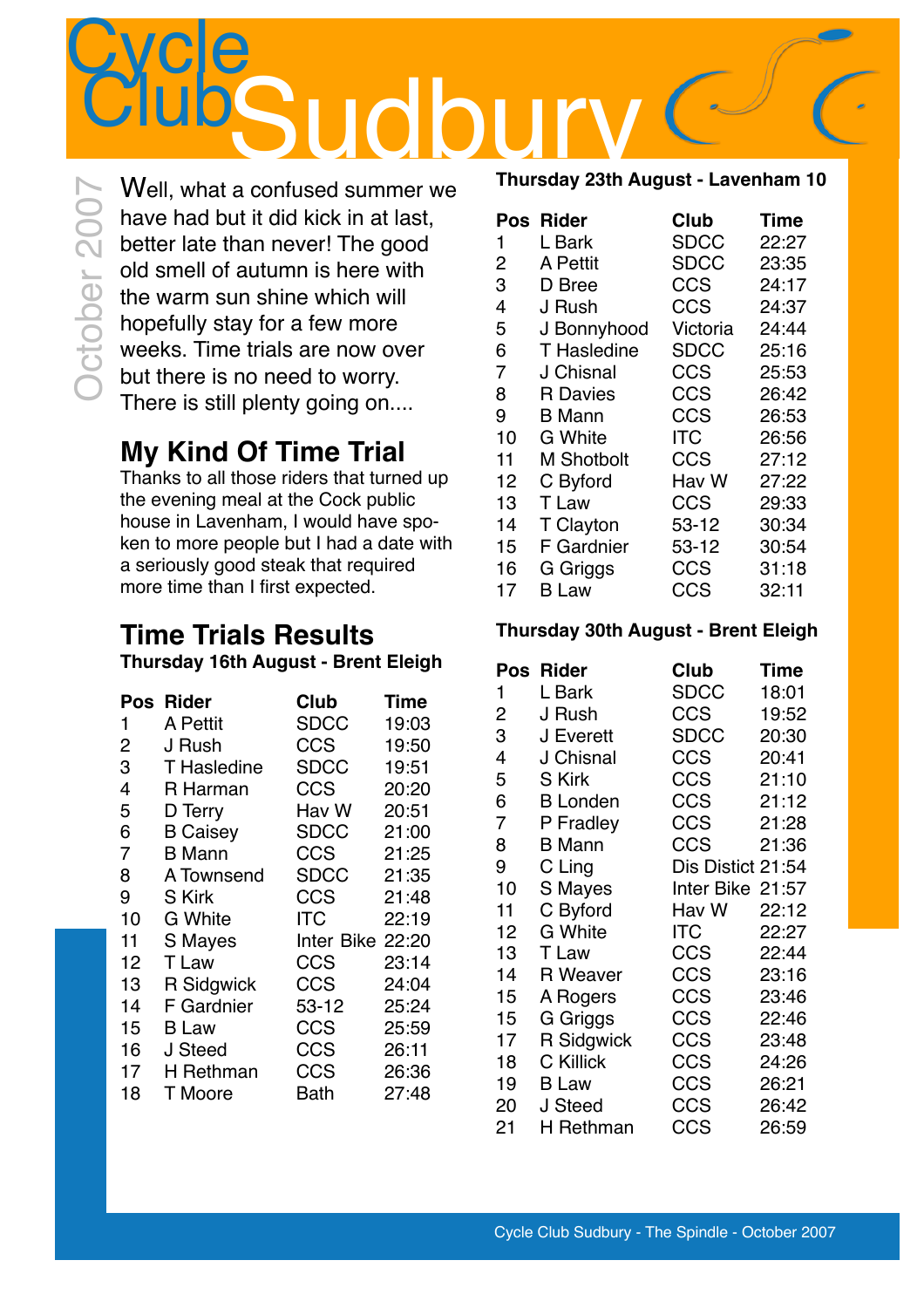

#### **2007 Time Judging Event 23rd September with West Suffolk and Haverhill Wheelers at Hawkedon**

| Pos            | Rider                | Club  | Time Dif |
|----------------|----------------------|-------|----------|
| 1              | R Rush               | CCS   | 00:04    |
| 2              | D Fenn               | CCS   | 00:05    |
| $\overline{2}$ | M Gentry             | CCS   | 00:05    |
| 2              | <b>B</b> Law         | CCS   | 00:05    |
| 5              | <b>B</b> Mickleburgh | Hav W | 00:06    |
| 6              | T Law                | CCS   | 00:08    |
| 7              | A Chamberlin         | CCS   | 00:15    |
| 8              | A Hoppit             | CCS   | 00:17    |
| 9              | <b>G</b> Hoppit      | CCS   | 00:21    |
| 9              | P Whiteley           | CCS   | 00:21    |
| 11             | P Grainge            | Hav W | 00:23    |
| 12             | <b>B</b> Mann        | CCS   | 00:24    |
| 13             | C Dales              | CCS   | 00:25    |
| 14             | H Rethman            | CCS   | 00:55    |
| 15             | P Wiseman            | Hav W | 00:56    |
| 16             | <b>S</b> Kirk        | CCS   | 00:68    |
|                |                      |       |          |

Total points awarded  $CCS = 239$ Hav  $W = 122$  $WS W = 0$ 

## **Upcoming dates:**

All held at the Stevenson Center:

- Thurs 18th Oct 7:00 Committee Meeting
- Thurs 18th Oct 7:30 AGM
- Wed 14th Nov 7:30 Committee Meeting
- Thurs 22nd Nov 7:30 Talk with Bob Haywood
- Thurs 13th Dec 7:30 Quiz Night
- Thurs 10th Jan 7:30 Subs Night
- Sun 27th Jan 9:00 Reliability Ride

#### AGM

We look forward to seeing you all at The Club AGM on Thursday 18 October. It is being held at The Stevenson Center, Broom Street, Gt Cornard at 19:30 and refreshments will be served. If you haven't been there before, try putting CO10 0JT into whatever system you use!

This is your annual chance to elect your committee, hear reports on the clubs activities, finances, etc for the last year/ To make plans for next year, and to consider proposals on a variety of matters including membership fees, clothing, time trialling fees etc. Any proposals for consideration must be received by Geof Morse (secretary) at least two weeks before the meeting.

The agenda, including proposals for consideration, will be sent out more than a week before the meeting.

All offices are up for election with the following needing a new candidate:- Chairman, Press Secretary, Clothing Secretary (needs to be able to take clothing stocks to the evening time trials

and keeps good records) All other incumbent officers are, to the best of my knowledge, available for reelection, but alternative candidates are welcome, and fresh blood (none spilt yet!) as committee members are especially welcome.

There will be a 33% off SALE of existing CLOTHING stocks after the meeting.

#### Club Nights

After the success of last March's talk by Nick Salway we have arranged two more evenings before Christmas:-

Thursday 22 Nov, "How to make the most of your limited training time" with Bob Haywood, the well respected coaching co ordinator of Cycling Time Trials in East Anglia.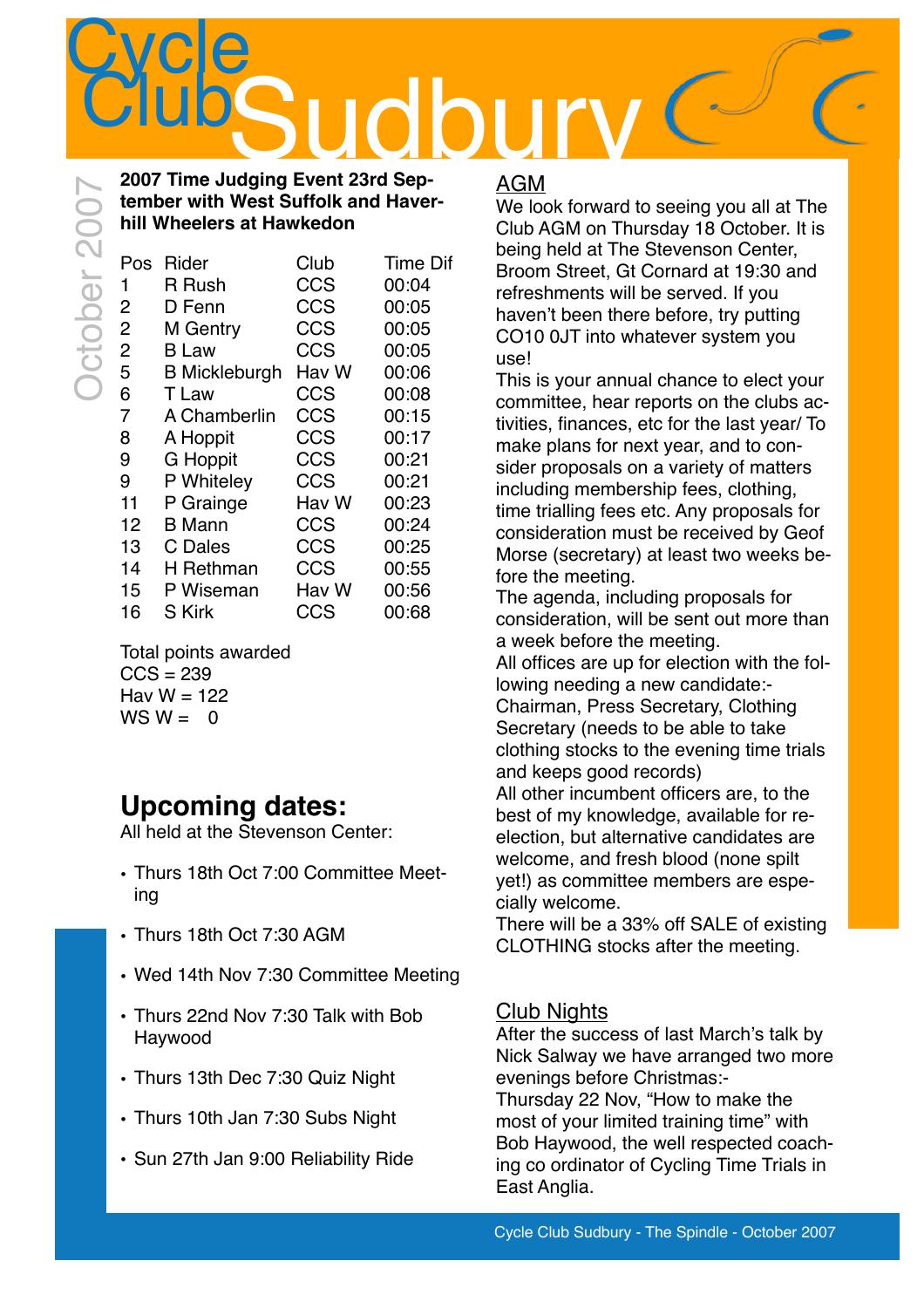

Thursday 13 Dec, Quiz Night. A social evening with a mix of cycling and general knowledge rounds to keep the little grey cells fit and active.

Peter Whiteley, Chairman

If anyone has any ideas on evenings they would like to attend or arrange then please call either Lucy Jay 01787 312976 or Peter Whiteley 01787 375269

## **Upcoming Rides:**

Sun 4th Nov - CCS Open Hill Climb - Semer 11am \*\* Please remember that all entries must be sent to Geoff Morse 2 weeks before the event\*\* You can call Geoff on 01787 375269, White House, Heathway, Great Waldingfield, Suffolk, CO10 0TU

Sun 11th Nov - Inter Club Hill Climb - CCS, Hav & WSW 11:05am Primrose Hill, Molton.

Please note that this has been changed from the 21st October as some thought. The climb will not start until after the minutes silence at 11.

## **A Bit at the Back**

"You doing the Speed Judging event at Hawkedon on Sunday?" came the polite enquiry on the phone from Brian Mann. "Ermmm, well, ahh, dunno Bry" I spluttered back, pretending I knew all about it, but had forgotten it was this weekend. "Aw, go on, I'm trying to get a decent crowd of us to take part so we can win it again", he pleaded. I promised to try to re-arrange my weekend to fit it in. Now, speed and judgement are not my strongest attributes, but as he had asked nicely, I arrived at the Market Hill with about a dozen other souls. After the short run over to Hawkedon, (I'd no idea where it was either!) we were met by the sight of Brian's Chuck-Wagon, from

which Jenny was dishing out welcome teas, coffees and biscuits. Good start, thinks I.

The event was supposed to be a threeway competition between CCS, hosts Haverhill Wheelers and West Suffolk Wheelers. Haverhill amassed three riders, while WSW amassed three less as they were all washing their hair or something and couldn't come out to play. The rules were fairly simple, just ride round a 3 mile circuit and then do the same in the reverse direction and try to do the same time for each leg. Ok, sounds all right to me.



Off I go, straight into a hill that I nearly needed to get off and walk up! Then another hill, then another, passing the nice lady marshal as I got out of the saddle for an even longer hill. Down a bit, then up a bit more before coming back to the start and reversing the ride. How so many hills can be crammed into 3 miles, I'll never know as I started to pass later starters coming the other way, including Colin Dales who tried to play 'chicken' with me as we approached each other. A